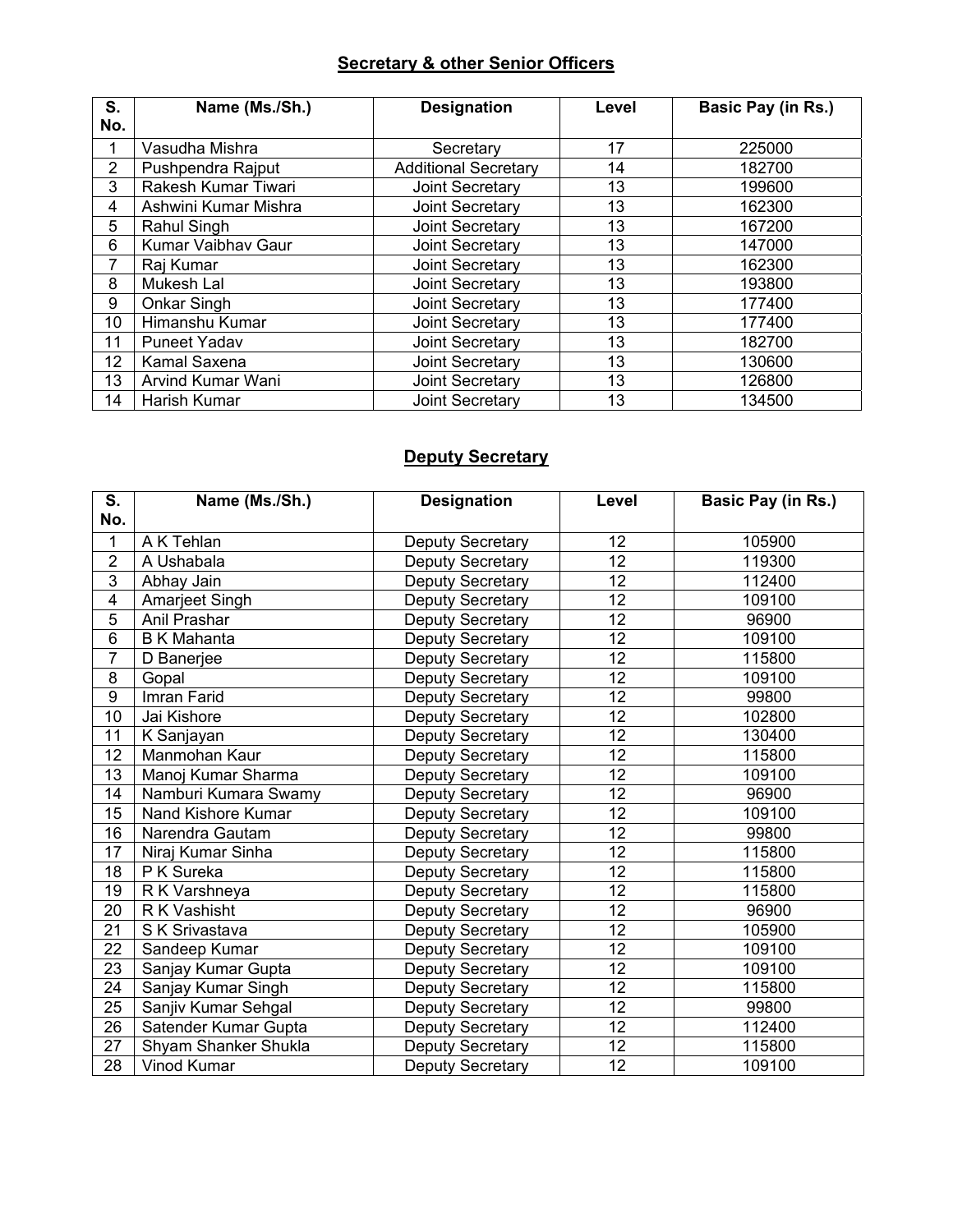# **PSO, Senior PPS**

| S.<br>No. | Name (Ms./Sh.)    | <b>Designation</b> | Level | Basic Pay (in Rs.) |
|-----------|-------------------|--------------------|-------|--------------------|
|           | A. Vijaya Kumar   | <b>PSO</b>         | 13    | 126800             |
| 2         | C.Somanathan      | <b>PSO</b>         | 13    | 126800             |
| 3         | Anju Vij          | Senior PPS         | 12    | 109100             |
| 4         | Darshan Kaur      | Senior PPS         | 12    | 112400             |
| 5         | Meenakshi Marwaha | <b>Senior PPS</b>  | 12    | 112400             |
| 6         | S.Dattatreyulu    | Senior PPS         | 12    | 119300             |
|           | Sunil Bajaj       | Senior PPS         | 12    | 109100             |
| 8         | V L Mathew        | <b>Senior PPS</b>  | 12    | 105900             |

#### **PPS**

| S.             | Name (Ms./Sh.)          | <b>Designation</b> | Level | Basic Pay (in Rs.) |
|----------------|-------------------------|--------------------|-------|--------------------|
| No.            |                         |                    |       |                    |
| 1              | Ashish Sharma           | <b>PPS</b>         | 11    | 80900              |
| $\overline{2}$ | <b>Ashok Kumar Dash</b> | <b>PPS</b>         | 11    | 88400              |
| 3              | D. Vijaya               | <b>PPS</b>         | 11    | 85800              |
| 4              | Desh Deepak Sharma      | <b>PPS</b>         | 11    | 91100              |
| 5              | Devender Kumar          | <b>PPS</b>         | 11    | 93800              |
| 6              | Neelam Duggal           | <b>PPS</b>         | 11    | 88400              |
| 7              | N Rajeshwararao         | <b>PPS</b>         | 11    | 88400              |
| 8              | P C Sharma              | <b>PPS</b>         | 11    | 88400              |
| 9              | Rajeev Kumar            | <b>PPS</b>         | 11    | 96600              |
| 10             | Rajni Puria             | <b>PPS</b>         | 11    | 88400              |
| 11             | Ranjeet Kumar           | <b>PPS</b>         | 11    | 69700              |
| 12             | <b>Rekha Pant</b>       | <b>PPS</b>         | 11    | 88400              |
| 13             | S. Shankaran            | <b>PPS</b>         | 11    | 88400              |
| 14             | Sanjay Gairola          | <b>PPS</b>         | 11    | 88400              |
| 15             | Sanjay Mahani           | <b>PPS</b>         | 11    | 85800              |
| 16             | Saroj Rawat             | <b>PPS</b>         | 11    | 85800              |
| 17             | S.S.Bisht               | <b>PPS</b>         | 11    | 88400              |
| 18             | V.A. Venkatachalam      | <b>PPS</b>         | 11    | 91100              |
| 19             | Vijay Kumar Sharma      | <b>PPS</b>         | 11    | 85800              |

### **Under Secretary**

| S.  | Name (Ms./Sh.)      | <b>Designation</b>     | Level | <b>Basic Pay (in Rs.)</b> |
|-----|---------------------|------------------------|-------|---------------------------|
| No. |                     |                        |       |                           |
|     | A Chandrika Nair    | <b>Under Secretary</b> | 11    | 88400                     |
| 2   | Ajit Singh          | <b>Under Secretary</b> | 11    | 88400                     |
| 3   | Amrish Kumar        | <b>Under Secretary</b> | 11    | 91100                     |
| 4   | <b>Amit Ghosal</b>  | <b>Under Secretary</b> | 11    | 102500                    |
| 5   | Anil Kumar          | <b>Under Secretary</b> | 11    | 91100                     |
| 6   | Arun Kumar          | <b>Under Secretary</b> | 11    | 67700                     |
| 7   | Ashok Kumar Singh   | <b>Under Secretary</b> | 11    | 91100                     |
| 8   | Ashok Prasad        | <b>Under Secretary</b> | 11    | 99500                     |
| 9   | B.K.Singh           | <b>Under Secretary</b> | 11    | 91100                     |
| 10  | <b>Balram Singh</b> | <b>Under Secretary</b> | 11    | 91100                     |
| 11  | <b>Bhagwan Das</b>  | <b>Under Secretary</b> | 11    | 91100                     |
| 12  | D.K. Biswas         | <b>Under Secretary</b> | 11    | 99500                     |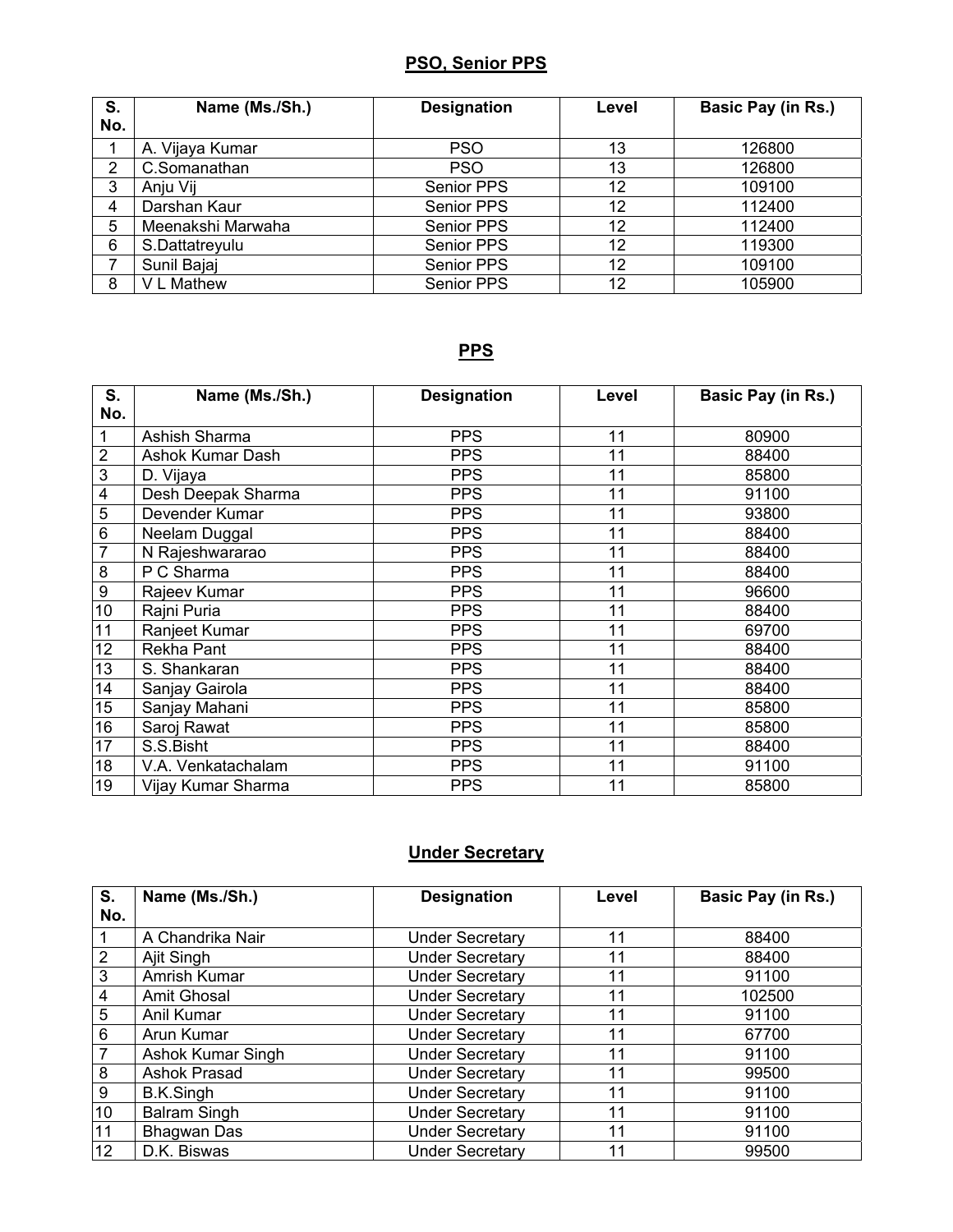| S.              | Name (Ms./Sh.)       | <b>Designation</b>     | Level           | Basic Pay (in Rs.) |
|-----------------|----------------------|------------------------|-----------------|--------------------|
| No.             |                      |                        |                 |                    |
| 13              | Deep Pant            | <b>Under Secretary</b> | 11              | 91100              |
| 14              | Devendra Kumar       | <b>Under Secretary</b> | 11              | 85800              |
| 15              | Dheeraj Kumar Meena  | <b>Under Secretary</b> | 11              | 91100              |
| 16              | G.C. Saha            | <b>Under Secretary</b> | 11              | 96600              |
| 17              | Gajender Singh Rawat | <b>Under Secretary</b> | 11              | 85800              |
| 18              | Gurcharan Kaur       | <b>Under Secretary</b> | 11              | 88400              |
| $\overline{19}$ | H C Verma            | <b>Under Secretary</b> | 11              | 91100              |
| 20              | Harpreet Singh       | <b>Under Secretary</b> | 11              | 91100              |
| 21              | Hukam Chand          | <b>Under Secretary</b> | 11              | 91100              |
| $\overline{22}$ | Indu Kumbhare        | <b>Under Secretary</b> | 11              | 91100              |
| $\overline{23}$ | J Hari Prasad        | <b>Under Secretary</b> | 11              | 93800              |
| 24              | Jai Shankar Prasad   | <b>Under Secretary</b> | 11              | 88400              |
| $\overline{25}$ | K.N. Bhutia          | <b>Under Secretary</b> | 11              | 91100              |
| 26              | Kripa Anna Ekka      | <b>Under Secretary</b> | 11              | 91100              |
| 27              | Maha Singh           | <b>Under Secretary</b> | 11              | 105600             |
| 28              | Mehboob Reza         | <b>Under Secretary</b> | 11              | 91100              |
| 29              | Monika Yadav         | <b>Under Secretary</b> | 11              | 88400              |
| 30              | Nutan Topno          | <b>Under Secretary</b> | 11              | 88400              |
| 31              | Om Prakash           | <b>Under Secretary</b> | 11              | 88400              |
| 32              | P C Biswas           | <b>Under Secretary</b> | 11              | 99500              |
| $\overline{33}$ | P.Vinay Kumar        | <b>Under Secretary</b> | 11              | 85800              |
| $\overline{34}$ | Paramjeet Chadha     | <b>Under Secretary</b> | 11              | 88400              |
| $\overline{35}$ | Prakash Kumar Jha    | <b>Under Secretary</b> | 11              | 88400              |
| $\overline{36}$ | Prerna Sharma        | <b>Under Secretary</b> | 11              | 91100              |
| 37              | R K Dixit            | <b>Under Secretary</b> | 11              | 91100              |
| 38              | R.K. Meena           | <b>Under Secretary</b> | 11              | 91100              |
| 39              | R.S.Bisht            | <b>Under Secretary</b> | 11              | 91100              |
| 40              | Rakesh Kumar         | <b>Under Secretary</b> | 11              | 88400              |
| 41              | Ram Singh Meena      | <b>Under Secretary</b> | 11              | 91100              |
| $\overline{42}$ | Ronita Bhadury       | <b>Under Secretary</b> | $\overline{11}$ | 85800              |
| 43              | S Benjamin           | <b>Under Secretary</b> | 11              | 91100              |
| 44              | S K Mishra           | <b>Under Secretary</b> | 11              | 91100              |
| 45              | S S Negi             | <b>Under Secretary</b> | 11              | 91100              |
| 46              | S V R Ramana         | <b>Under Secretary</b> | 11              | 91100              |
| 47              | Sabiel Kindo         | <b>Under Secretary</b> | 11              | 91100              |
| 48              | Samiksha Lamba       | <b>Under Secretary</b> | 11              | 91100              |
| 49              | Sandeep Kumar        | <b>Under Secretary</b> | 11              | 91100              |
| 50              | Sangeeta             | <b>Under Secretary</b> | 11              | 88400              |
| 51              | Sanjay Chhabra       | <b>Under Secretary</b> | 11              | 88400              |
| 52              | Sanjay Prasad        | <b>Under Secretary</b> | 11              | 102500             |
| 53              | Sanjeev Thapliyal    | <b>Under Secretary</b> | 11              | 88400              |
| 54              | Satish Kumar         | <b>Under Secretary</b> | 11              | 78500              |
| $\overline{55}$ | Shailesh Gautam      | <b>Under Secretary</b> | $\overline{11}$ | 88400              |
| 56              | Shailesh Kumar       | <b>Under Secretary</b> | 11              | 91100              |
| 57              | Sovan Singh Rawat    | <b>Under Secretary</b> | 11              | 93800              |
| 58              | Sunil Kumar Aggarwal | <b>Under Secretary</b> | 11              | 93800              |
| 59              | T.K. Das             | <b>Under Secretary</b> | 11              | 91100              |
| 60              | <b>Thomas Mathew</b> | <b>Under Secretary</b> | 11              | 99500              |
| 61              | Ujjwal Kumar         | <b>Under Secretary</b> | 11              | 102500             |
| 62              | V.K. Arora           | <b>Under Secretary</b> | 11              | 91100              |
| 63              | Vijay Kumar          | <b>Under Secretary</b> | 11              | 91100              |